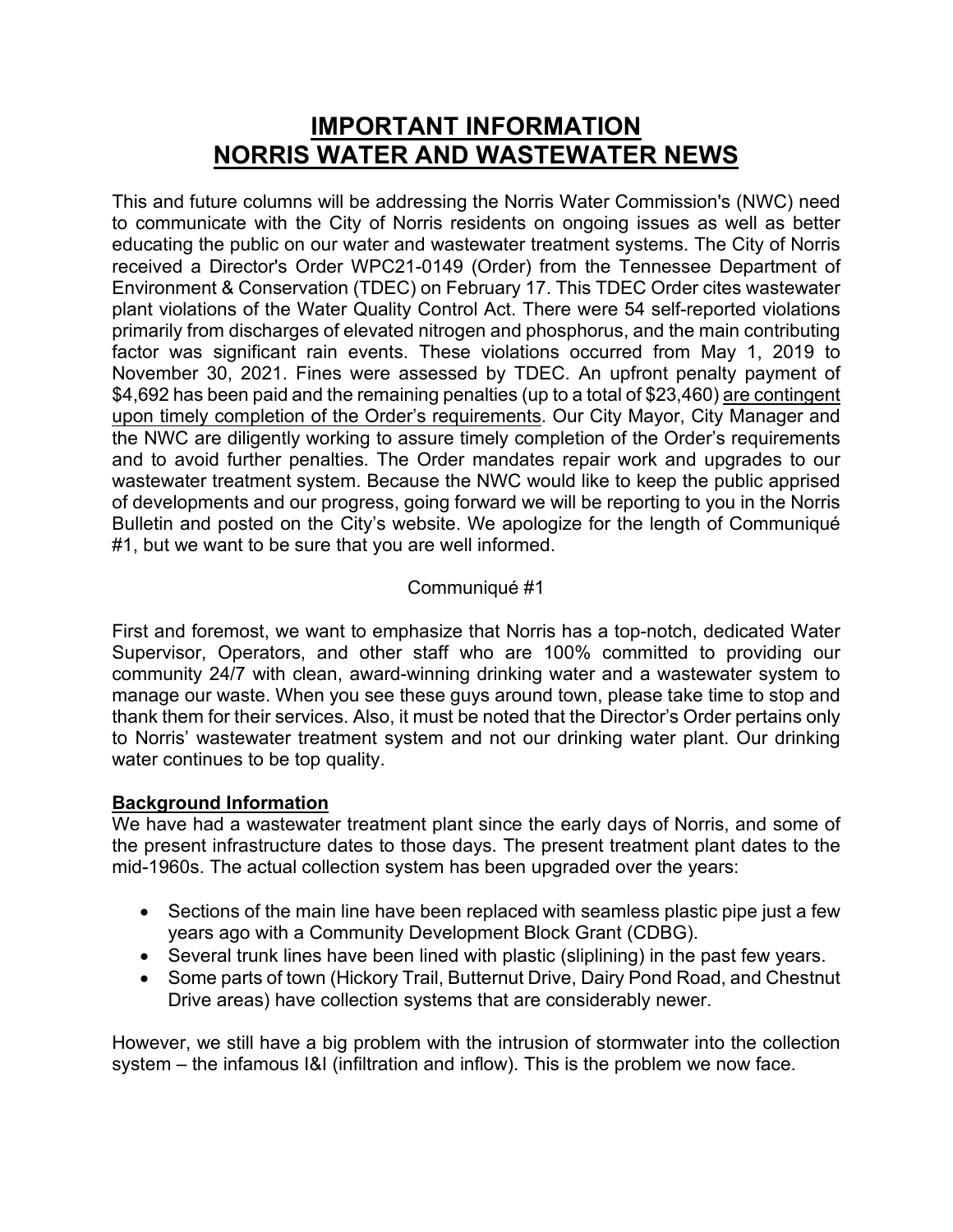### **An Ideal System**

The perfect sanitary sewer collection system is a sealed system, so rainwater does not get into it. Ideally, we expect that the sanitary sewer collects the waste from flushed toilets, baths, kitchen sinks, and laundry water. This is the wastewater that the system is designed to handle. The theory is that the water consumed by Norris households ends up in the sanitary sewer. We meter the water you consume, but your sewage is not metered. We charge your sewage bill based on your water usage. The treatment plant in Norris is designed to handle up to 200,000 gallons of wastewater a day, and based on the water consumed by our customers, this capacity should be more than adequate.

### **Current System**

Unfortunately, our sanitary sewage collection system is far from ideal. The usual daily flow of about 100,000 gallons grows during rainy weather, to a surprisingly large flow of over 1,000,000 gallons a day. Yes, you're right – during rainy weather, ten times as much rainwater enters our collection system as the normal wastewater flow! This enormous amount of I&I overloads the wastewater plant and necessitates a temporary bypass – a necessary operation where mostly rainwater flow from our collection system goes straight to our outfall point on Buffalo Creek. The diverted overflow is chlorinated prior to being discharged; however, it is not fully treated. This is a violation of our discharge permit, necessary to preserve the proper operation of the treatment plant in normal operation, but a flaw that the permitting agency TDEC has said we must fix.

#### **Actions We Are Taking**

We have started the necessary steps to repair our system. We have hired an engineering firm (Cannon and Cannon) to map and inspect all the sanitary sewer manholes, which are the "junction boxes" of the wastewater collection system. There are 247 of them! Engineers have installed flowmeters at three points in the system, and the heavy rain several weeks ago has generated our first data on stormwater flows from the different parts of the system. Data analysis is just starting, but it is obvious that we have leaks, and that rainwater is entering the collection system at several places. We will find and repair problems like broken pipes, leaky manholes, and submerged manholes.

You have probably noticed one thing about our problem: it must rain for the problems to show up. We cannot get the flow data we need to diagnose our leakage sources unless it rains. So, we depend on rain events to help us find our problems, and the rain events cause overloads to our wastewater treatment plant – a classic Catch-22!

The NWC is also evaluating whether there are any compensatory, immediate, and short-term actions that would prevent temporary bypasses into Buffalo Creek.

### **Community Involvement/Assistance**

We need your help because some of the issues with I&I may be on private property. In past years, we have discovered that customers have diverted gutter runoff into their sewer connections. There are cases where storm runoff has found its way into private lift stations. We must eliminate as much of the stormwater incursion as possible. We are in the process of responding to the TDEC mandate, and it is not yet established how much